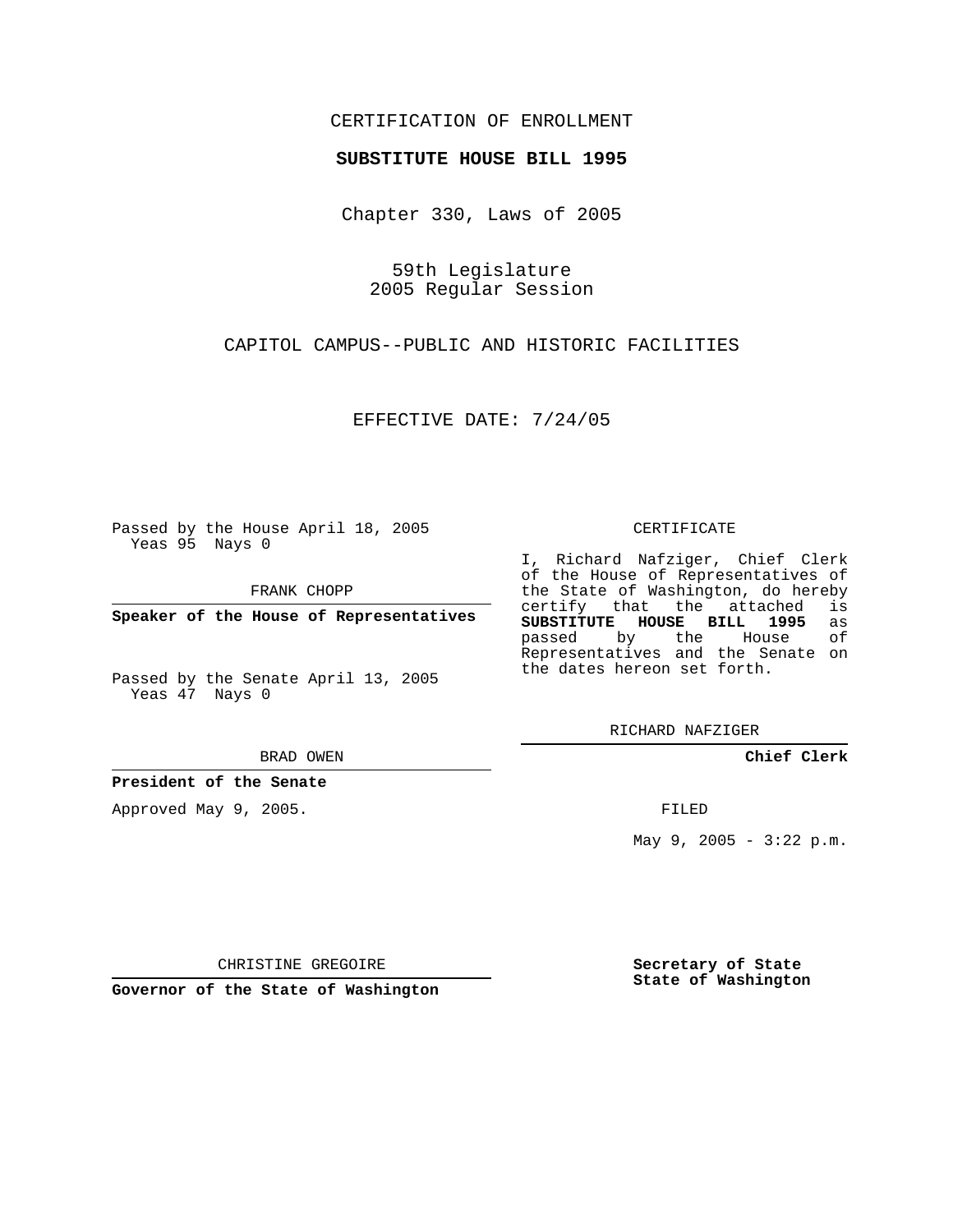# **SUBSTITUTE HOUSE BILL 1995** \_\_\_\_\_\_\_\_\_\_\_\_\_\_\_\_\_\_\_\_\_\_\_\_\_\_\_\_\_\_\_\_\_\_\_\_\_\_\_\_\_\_\_\_\_

\_\_\_\_\_\_\_\_\_\_\_\_\_\_\_\_\_\_\_\_\_\_\_\_\_\_\_\_\_\_\_\_\_\_\_\_\_\_\_\_\_\_\_\_\_

### AS AMENDED BY THE SENATE

Passed Legislature - 2005 Regular Session

## **State of Washington 59th Legislature 2005 Regular Session**

**By** House Committee on Capital Budget (originally sponsored by Representatives Lantz, Skinner, Hunt, Moeller and Upthegrove)

READ FIRST TIME 03/02/05.

 AN ACT Relating to stewardship of state capitol public and historic facilities; amending RCW 43.01.090, 43.19.500, and 79.24.087; and adding new sections to chapter 79.24 RCW.

BE IT ENACTED BY THE LEGISLATURE OF THE STATE OF WASHINGTON:

 NEW SECTION. **Sec. 1.** A new section is added to chapter 79.24 RCW to read as follows:

 The legislature finds that the historic facilities of the Washington state capitol are the most important public facilities in the state. They are a source of beauty and pride, a resource for celebrating our heritage and democratic ideals, and an exceptional educational resource. The public and historic facilities of the state capitol campus should be managed and maintained to the highest standards of excellence, model the best of historic preservation practice, and maximize opportunities for public access and enjoyment. The purpose of this act is to provide authority and direction for the care and stewardship of the public and historic facilities of the state capitol, to facilitate public access, use, and enjoyment of these assets, and to carefully preserve them for the benefit of future generations.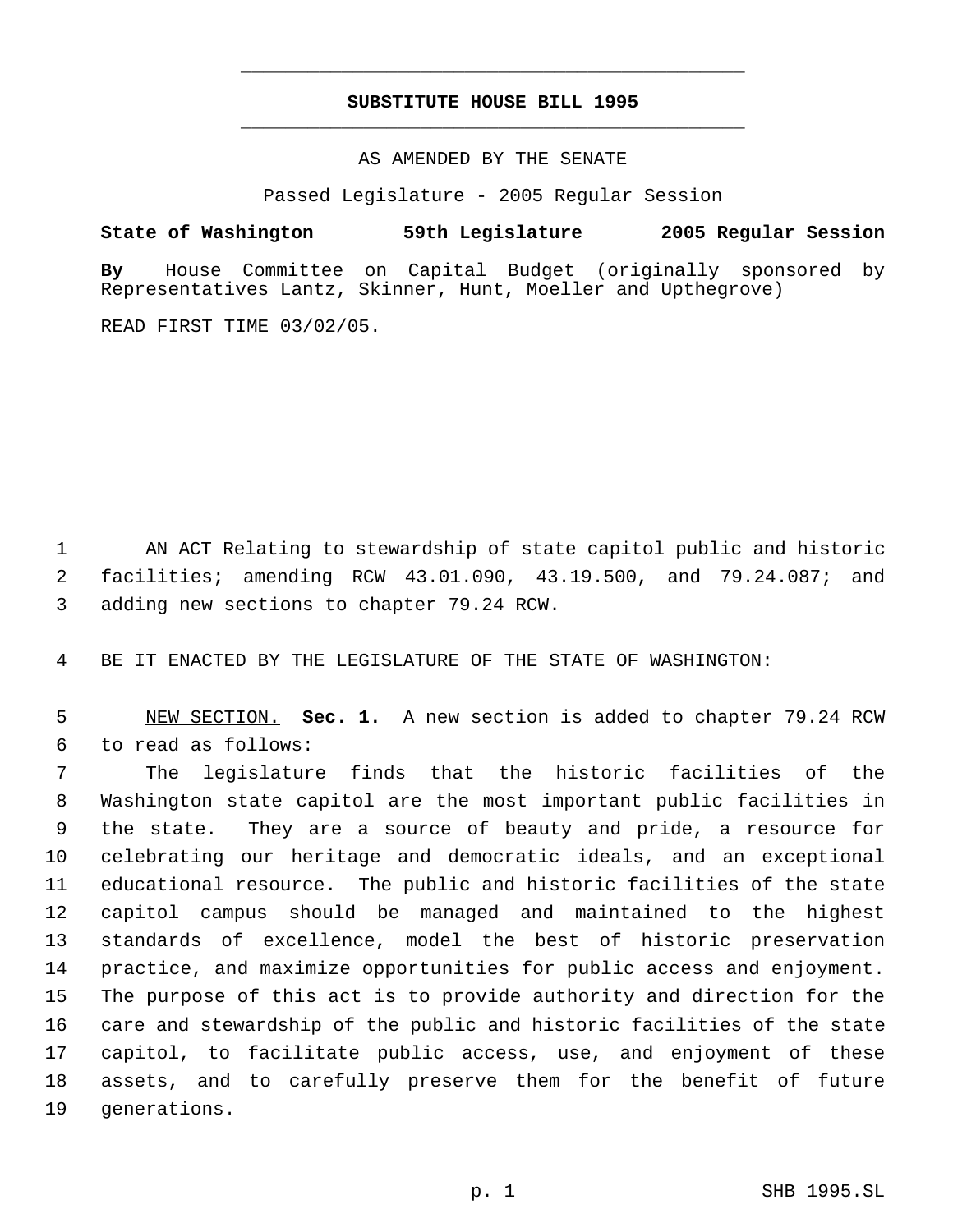NEW SECTION. **Sec. 2.** A new section is added to chapter 79.24 RCW to read as follows:

 For the purposes of sections 3 and 4 of this act, and RCW 43.01.090, 43.19.500, and 79.24.087, "state capitol public and historic facilities" includes:

 (1) The east, west and north capitol campus grounds, Sylvester park, Heritage park, Marathon park, Centennial park, the Deschutes river basin commonly known as Capitol lake, the interpretive center, Deschutes parkway, and the landscape, memorials, artwork, fountains, streets, sidewalks, lighting, and infrastructure in each of these areas not including state-owned aquatic lands in these areas managed by the department of natural resources under RCW 79.90.450;

 (2) The public spaces and the historic interior and exterior elements of the following buildings: The visitor center, the Governor's mansion, the legislative building, the John L. O'Brien building, the Cherberg building, the Newhouse building, the Pritchard building, the temple of justice, the insurance building, the Dolliver building, capitol court, and the old capitol buildings, including the historic state-owned furnishings and works of art commissioned for or 20 original to these buildings; and

 (3) Other facilities or elements of facilities as determined by the state capitol committee, in consultation with the department of general administration.

 NEW SECTION. **Sec. 3.** A new section is added to chapter 79.24 RCW to read as follows:

 The department of general administration is responsible for the stewardship, preservation, operation, and maintenance of the public and historic facilities of the state capitol, subject to the policy direction of the state capitol committee and the legislative buildings committee as created in chapter . . . (House Bill No. 1301), Laws of 2005, and the guidance of the capitol campus design advisory committee. In administering this responsibility, the department shall:

 (1) Apply the United States secretary of the interior's standards for the treatment of historic properties;

 (2) Seek to balance the functional requirements of state government operations with public access and the long-term preservation needs of the properties themselves; and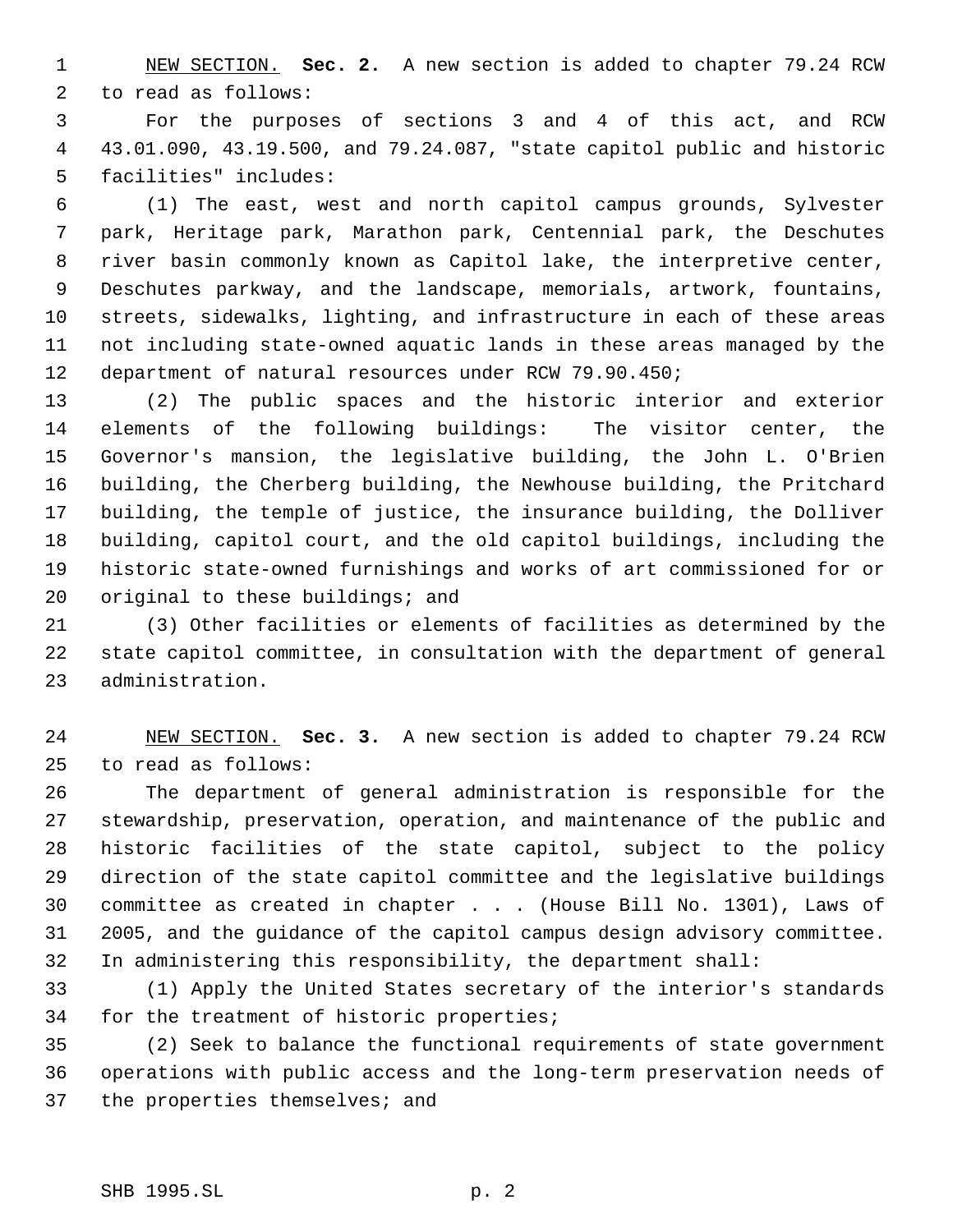(3) Consult with the capitol furnishings preservation committee, the state historic preservation officer, the state arts commission, and the state facilities accessibility advisory committee in fulfilling the responsibilities provided for in this section.

 NEW SECTION. **Sec. 4.** A new section is added to chapter 79.24 RCW to read as follows:

 (1) To provide for responsible stewardship of the state capitol public and historic facilities, funding for:

 (a) Maintenance and operational needs shall be authorized in the state's omnibus appropriations act and funded by the general administration services account as provided under RCW 43.19.500;

 (b) Development and preservation needs shall be authorized in the state's capital budget. To the extent revenue is available, the capitol building construction account under RCW 79.24.087 shall fund capital budget needs. If capitol building construction account funds are not available, the state building construction account funds may be authorized for this purpose.

 (2) The department of general administration may seek grants, gifts, or donations to support the stewardship of state capitol public and historic facilities. The department may: (a) Purchase historic state capitol furnishings or artifacts; or (b) sell historic state capitol furnishings and artifacts that have been designated as state surplus by the capitol furnishings preservation committee under RCW 27.48.040(6). Funds generated from grants, gifts, donations, or sales for omnibus appropriations act needs shall be deposited into the general administration services account. Funds generated for capital budget needs shall be deposited into the capitol building construction account.

 **Sec. 5.** RCW 43.01.090 and 2002 c 162 s 1 are each amended to read as follows:

 The director of general administration may assess a charge or rent against each state board, commission, agency, office, department, activity, or other occupant or user for payment of a proportionate share of costs for occupancy of buildings, structures, or facilities including but not limited to all costs of acquiring, constructing, operating, and maintaining such buildings, structures, or facilities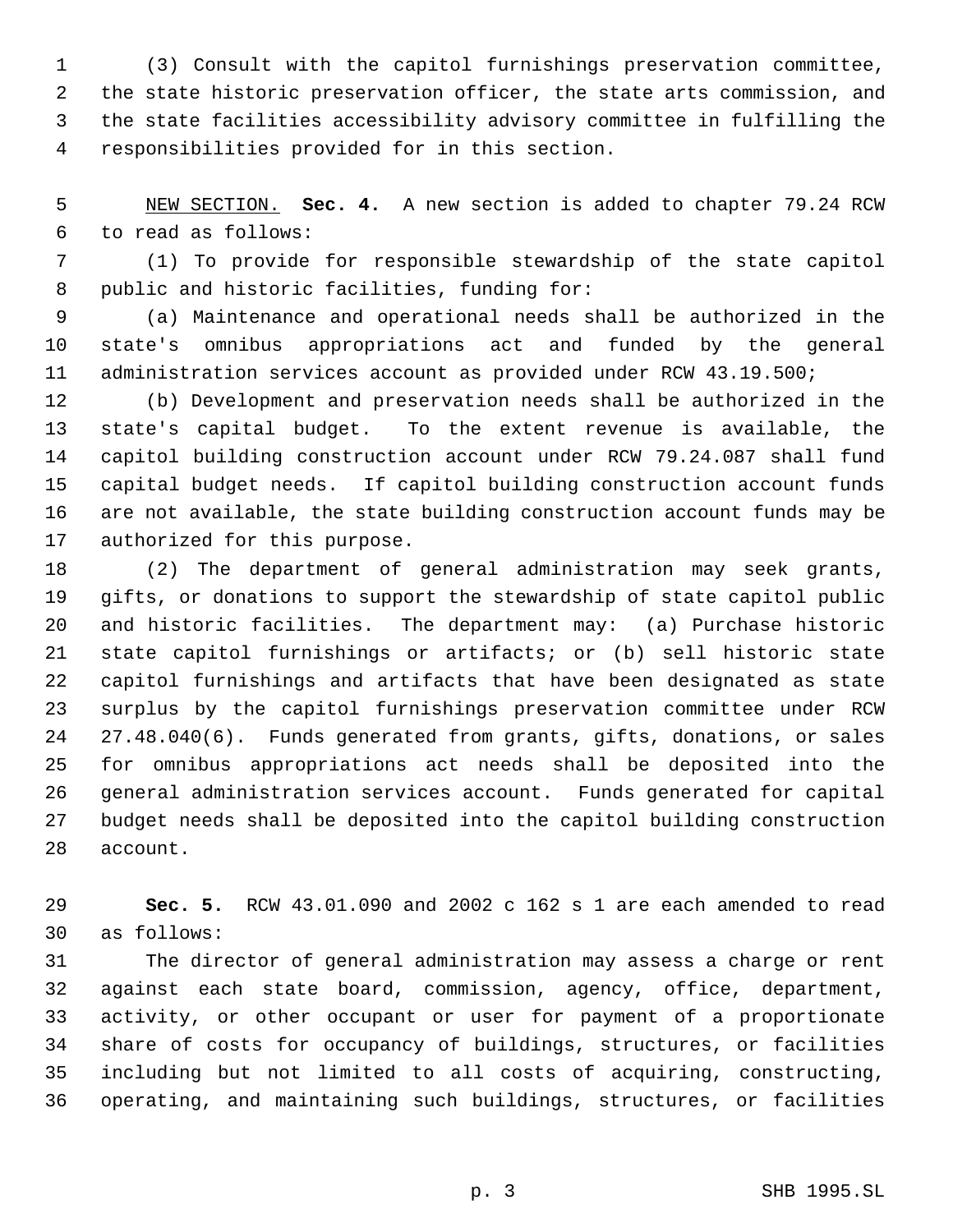and the repair, remodeling, or furnishing thereof and for the rendering of any service or the furnishing or providing of any supplies, equipment, historic furnishings, or materials.

 The director of general administration may recover the full costs including appropriate overhead charges of the foregoing by periodic billings as determined by the director including but not limited to transfers upon accounts and advancements into the general administration services account. Charges related to the rendering of 9 real estate services under RCW 43.82.010 and to the operation ((of 10 nonassigned public spaces in Thurston county)) and maintenance of public and historic facilities at the state capitol, as defined in 12 section 2 of this act, shall be allocated separately from other charges assessed under this section. Rates shall be established by the director of general administration after consultation with the director of financial management. The director of general administration may allot, provide, or furnish any of such facilities, structures, services, equipment, supplies, or materials to any other public service type occupant or user at such rates or charges as are equitable and reasonably reflect the actual costs of the services provided: PROVIDED, HOWEVER, That the legislature, its duly constituted committees, interim committees and other committees shall be exempted from the provisions of this section.

 Upon receipt of such bill, each entity, occupant, or user shall cause a warrant or check in the amount thereof to be drawn in favor of the department of general administration which shall be deposited in the state treasury to the credit of the general administration services account unless the director of financial management has authorized another method for payment of costs.

 Beginning July 1, 1995, the director of general administration shall assess a capital projects surcharge upon each agency or other user occupying a facility owned and managed by the department of 32 general administration in Thurston county, excluding state capitol public and historic facilities, as defined in section 2 of this act. The capital projects surcharge does not apply to agencies or users that agree to pay all future repairs, improvements, and renovations to the buildings they occupy and a proportional share, as determined by the office of financial management, of all other campus repairs, installations, improvements, and renovations that provide a benefit to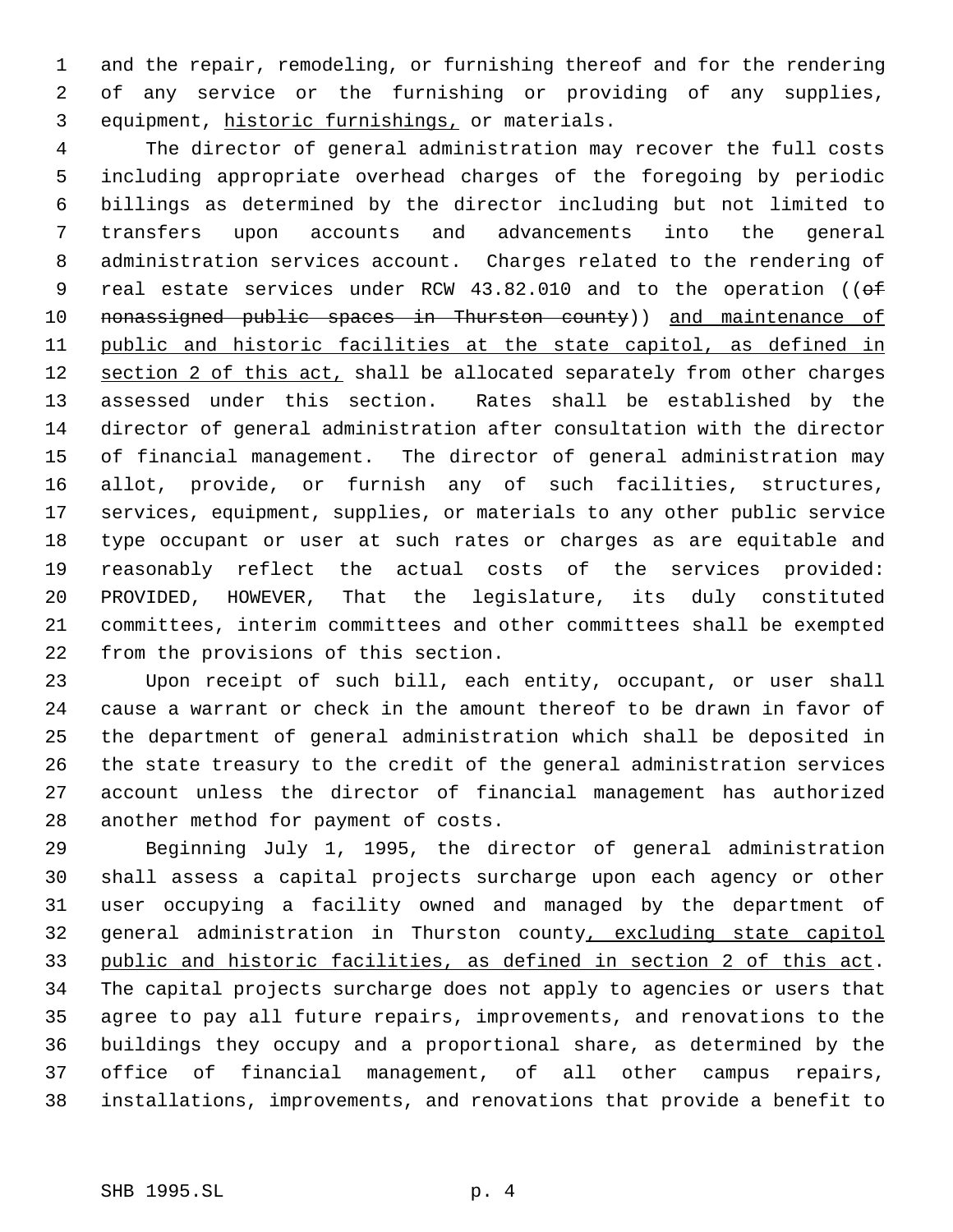the buildings they occupy or that have an agreement with the department of general administration that contains a charge for a similar purpose, including but not limited to RCW 43.01.091, in an amount greater than the capital projects surcharge. Beginning July 1, 2002, the capital projects surcharge does not apply to department of services for the blind vendors who operate cafeteria services in facilities owned and managed by the department of general administration; the department shall consider this space to be a common area for purposes of allocating the capital projects surcharge to other building tenants beginning July 1, 2003. The director, after consultation with the director of financial management, shall adopt differential capital project surcharge rates to reflect the differences in facility type and quality. The initial payment structure for this surcharge shall be one dollar per square foot per year. The surcharge shall increase over time to an amount that when combined with the facilities and service charge equals the market rate for similar types of lease space in the area or equals five dollars per square foot per year, whichever is less. The capital projects surcharge shall be in addition to other charges assessed under this section. Proceeds from the capital projects surcharge shall be deposited into the Thurston county capital facilities account created in RCW 43.19.501.

 **Sec. 6.** RCW 43.19.500 and 1998 c 105 s 9 are each amended to read as follows:

 The general administration services account shall be used by the department of general administration for the payment of certain costs, expenses, and charges, as specified in this section, incurred by it in the operation and administration of the department in the rendering of services, the furnishing or supplying of equipment, supplies and materials, and for providing or allocating facilities, including the operation, maintenance, rehabilitation, or furnishings thereof to other agencies, offices, departments, activities, and other entities enumerated in RCW 43.01.090 and including the rendering of services in acquiring real estate under RCW 43.82.010 and the operation and 34 maintenance of ((nonassigned public spaces in Thurston county)) public and historic facilities at the state capitol, as defined in section 2 36 of this act. The department shall treat the rendering of services in acquiring real estate and the operation and maintenance of